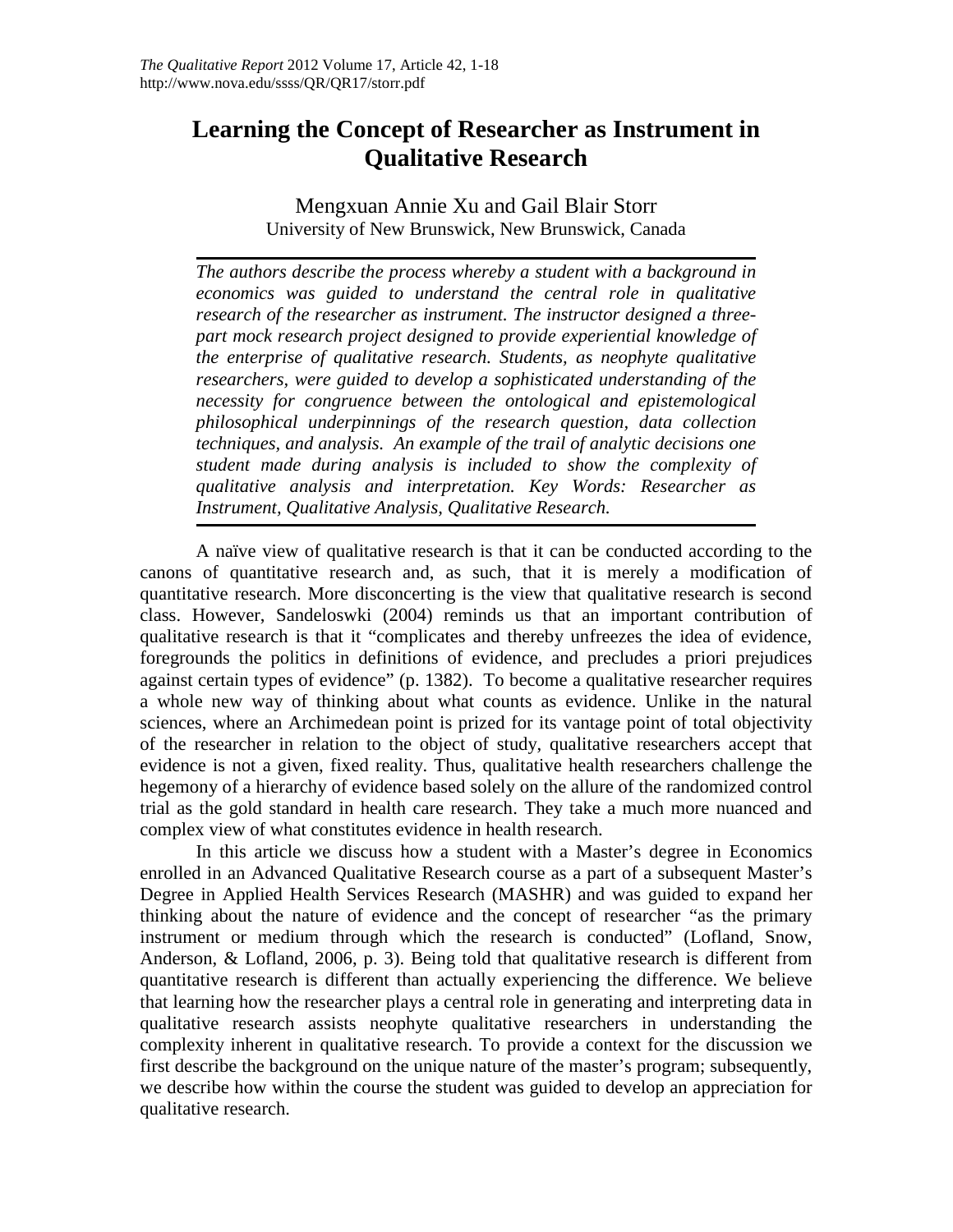## **Context of the Educational Program**

# **The Atlantic Regional Training Centre**

Atlantic Canada is a largely rural area especially when compared to other parts of Canada and the United States. Thus, increasing capacity for health service research has been a focus of the Atlantic Regional Training Centre (ARTC), which is one of four applied health research training centres funded by the Canadian Health Services Research Foundation and the Canadian Institutes for Health Research through the Capacity for Applied and Developmental Research and Evaluation initiative. The ARTC is a collaborative endeavor among four Atlantic Canada universities (Dalhousie University in Nova Scotia, Memorial University of Newfoundland, the University of New Brunswick and the University of Prince Edward Island), offering both a MAHSR and opportunities for PhD studies. The master's program consists of eight courses in health care research plus "rotating theme-based workshops as forums for interchanges among decision makers, students, and faculty; a residency placement where students apply theory and concepts within a decision-making organization; the involvement of health decision makers in thesis work; and dissemination of research results to decision makers parallel to traditional academic requirements" (ARTC, nd, ¶ 5). Students in the MASHR program come from diverse disciplines and backgrounds and may have limited background in the healthcare field. By the end of the program, students are expected to demonstrate grounding in scholarly research techniques and a comprehensive understanding of distinct theoretical and practical perspectives underpinning a multidisciplinary understanding of key issues in health service policy, administration, and delivery (ARTC, nd).

To accommodate the challenges of accepting students at four distant geographic sites, students are enrolled in cohorts and follow the same course and residency sequence over the two years of study. In the second year of study, students elect to gain more indepth knowledge of either qualitative or quantitative research. Students are physically located at all four sites and the faculty member is located at one of the four host universities; therefore, course delivery is accomplished through a combination of synchronous and asynchronous web-based courses, teleconferencing, and face-to-face meetings at the beginning and end of the academic term.

# **The Advanced Qualitative Research Course**

The first and last classes for the Advanced Qualitative Research course, hereafter referred to as the course, are held as face-to-face classes at the beginning and end of the academic term designed to coincide with timing of the required attendance at rotating theme-based workshops. While all students enter the course with a basic understanding of the difference between qualitative and quantitative research approaches, they do not have a comprehensive understanding of the ontological and epistemological underpinnings of qualitative research. Thus, as shown in an excerpt from the course syllabus shown below students are introduced to the notion that methodological integrity is contingent upon ontological and epistemological clarity.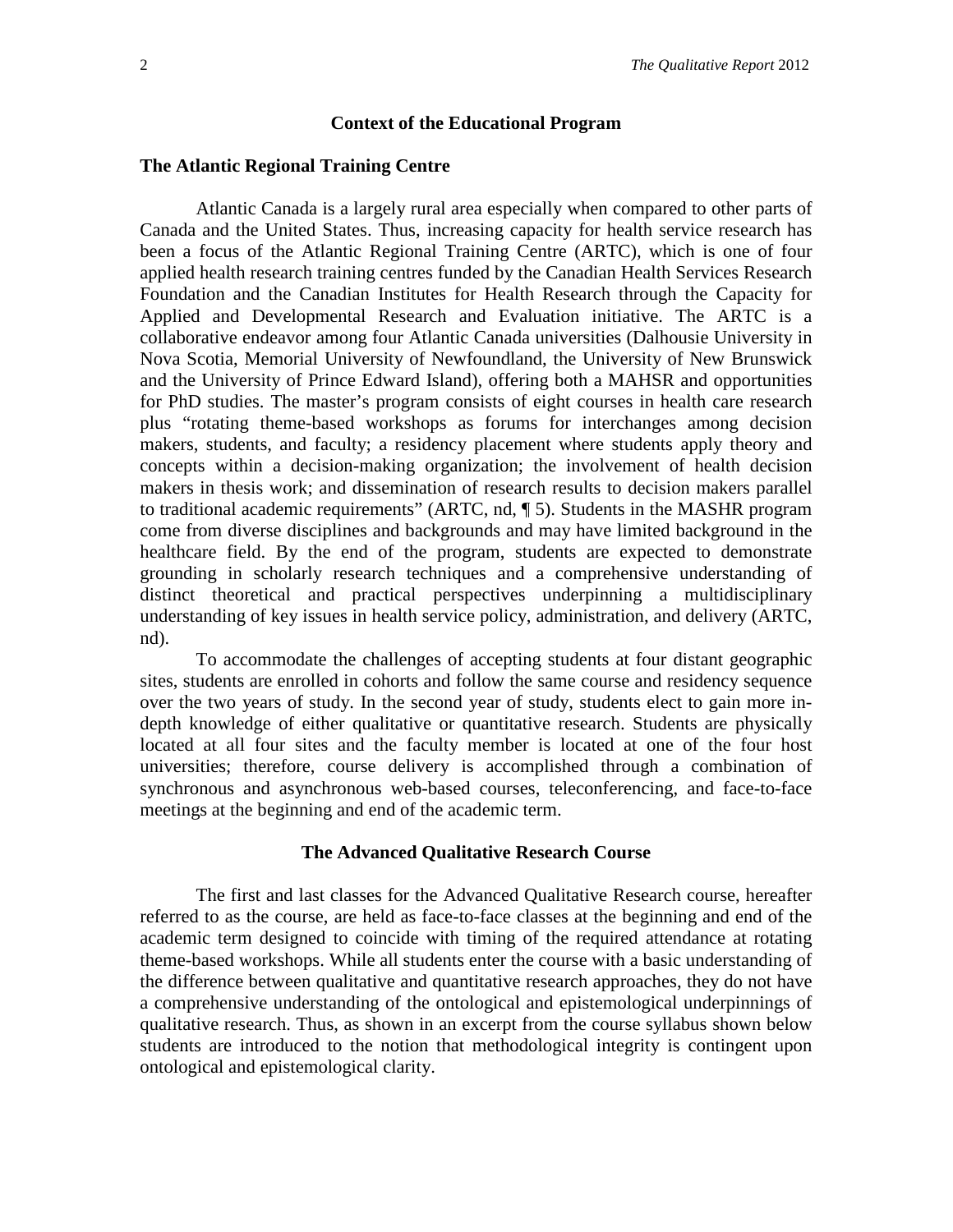A core belief underpinning this course is that the choice between different research methods is entirely dependent on what the researcher is trying to learn. Qualitative research approaches offer an important perspective for addressing issues of concern for applied health research and should not be chosen merely because of an aversion for numbers or a misconception that qualitative research is atheoretical and/or "simple". In qualitative research the researcher as instrument is an accepted and acceptable stance. This means that it is imperative that the qualitative researcher be fully aware of how his/her ontological and epistemological position underpins the research…

One expected outcome of the course is that students will move away from naïve views that a) qualitative research is merely a modification of quantitative research and b) that quantitative research is inherently superior. In introductory courses on research, students learned that in quantitative research the preliminary preparation of a research proposal includes determining how theoretical frameworks help frame research questions and that research instruments are used as a means to objectify and measure a variable or phenomenon. The teaching/learning activities in the advanced qualitative course all revolve around the theme of researcher as instrument. First, students are exposed to a view that what constitutes evidence is a contested issue and furthermore, how differing views of evidence influence the role of the researcher. For example, students are exposed to issues such as the relationship between evidence-based practice and economic rationalism as well as the role of values and ideology in constructing evidence (Holmes, Murray, Perron, & Rail, 2006; Raphael, 2000). They discuss how ideology, values and data all interact to form evidence and how because of this interaction it is important to accept pluralism in research methods (Jensen, 2007; Mykhalovskiy et al., 2008; Rankin, 2003). Students also learn that the quality of observation data is contingent on the expertise of the researcher who serves as instrument in generating the data. They consider whether observation is the appropriate method for the research question and learn about the ethics, challenges of and range of participant observation (Lofland et al., 2006). They also deliberate how the perspective of the researcher influences the type of data generated through observation (Chawla, 2006; Morse, 2003a; Savage, 2000) and consider how the quality of field notes is entirely dependent on the skill development of the researcher as instrument (Emerson, Fretz, & Shaw, 1995). Most, if not all, students initially enter the course thinking that anyone can conduct an interview; that it is a simple matter of asking questions and recording answers. Throughout the course this view is transformed as they contrast the practice of asking the same question in the same sequence characteristic of the approach used in quantitative interviews with the more unstructured format of qualitative interviewing (Fontana & Prokos, 2007; Rubin & Rubin, 2005). In doing so they learn that, as was the case with observation and field notes, the researcher as instrument can develop skills of interviewing that will enhance the depth and quality of the data generated.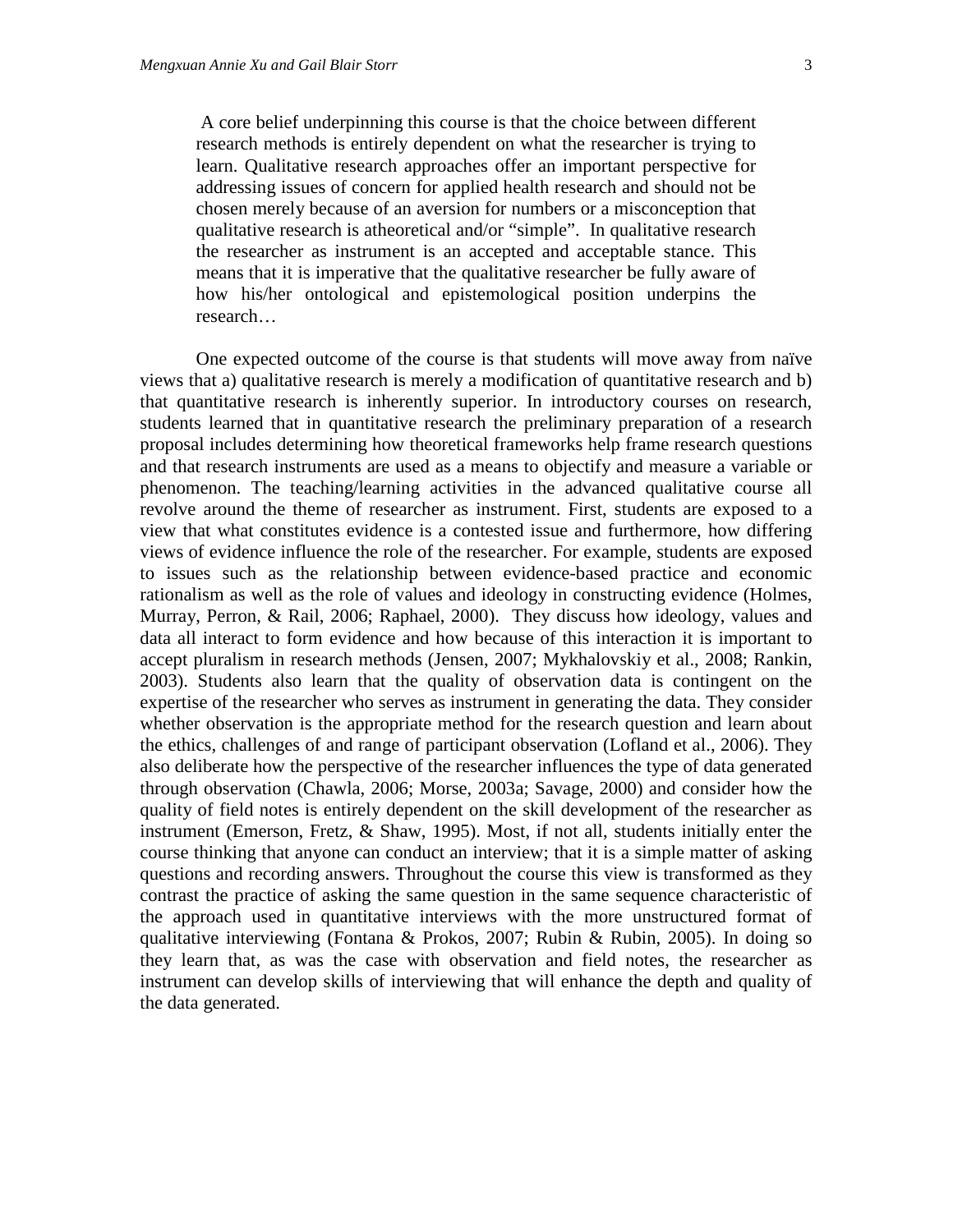#### **Linking Classroom Learning to Course Assignments**

Students are guided to reflect on their development as research instrument through a mock research exercise where the outcome is that they are expected to learn the process of conducting research rather than develop specific findings. Specifically, a three-part assignment assists students to learn techniques of observation, interviewing and analysis/interpretation. An excerpt of the course syllabus is shown below.

In this course, a mock research project consisting of three specific assignments is used to assist students to develop experiential insight with qualitative research evidence that takes them beyond a cognitive level of understanding… In qualitative research where the researcher is considered a research instrument the ability to observe "mundane" details, to conduct in-depth interviews and to reflect on the meaning of observation and interview data are all essential to success. These attributes are not naturally inherent in all individuals and the purpose of these three assignments is to assist you in developing and refining yourself as an "instrument" for doing qualitative research...

The mock research project is developed from a descriptive qualitative research approach. The research question is: What are the sources of influence in health promoting or preserving practices of university students. Ethical approval for the mock research project has been received and a common recruitment letter, consent form, participant information sheet and an interview guide are to be used. Students should read the "research proposal" and ethics application prior to beginning the assignments.

**The mock research project.** The mock research project was designed to enable students to develop their skills in conducting observation in a naturalistic setting, carrying out unstructured interviews and developing a credible interpretation of the data generated through observation and interviews. In order for students to have sufficient opportunities to develop these skills the class, as a whole, completed the same mock project. Initially this was disconcerting for some students who wished to do fieldwork and interviews related to their specific research interest. They were informed that the skills of observation, interviewing and interpretation are all transferrable and that the instructor believed that a common mock project would enable them to focus more on the process of skill development than would occur if each focused on their own area of interest.

For purposes of understanding the transformation of student's perceptions about qualitative research we believe it is important to briefly describe the various parts of the mock research project. In the first component students conducted two separate 1-hour observations in public locations where university students congregate. Observation is one of the most common and also most demanding qualitative research methods. It requires researchers to use all of their senses and acquire a variety of research techniques. Among other skills, an observer should be able to understand the language of people studied, to establish explicit awareness of details, and to maintain a position of novice even in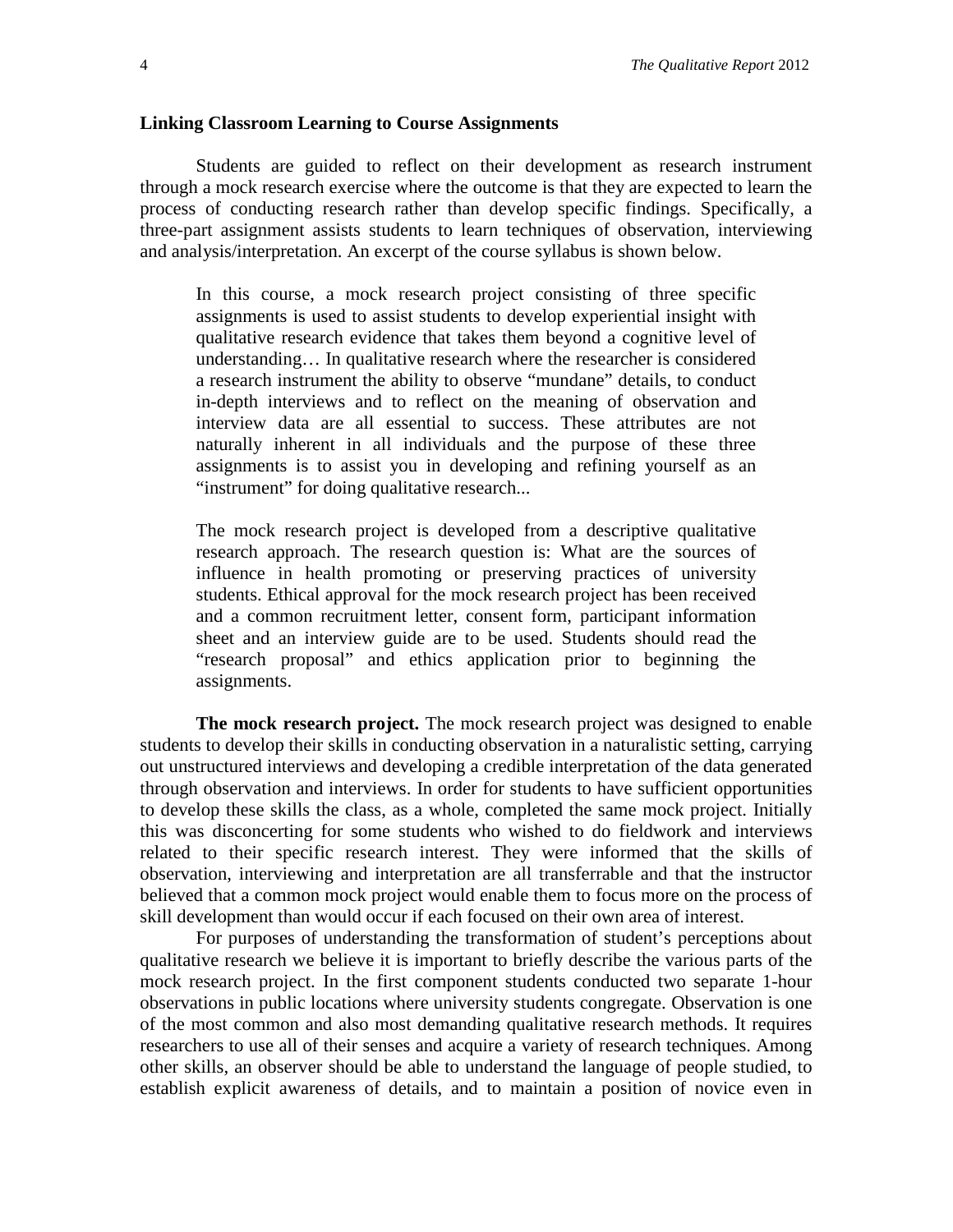familiar settings (Bernard, 1988; Emerson et al., 1995). For this observation exercise, students transcribed their field notes and posted them for access by all students within the web-based learning platform used in the course. In addition, in reflecting on their development as a research instrument, they submitted to the course professor a paper including a discussion of the challenges faced and benefits gained in using observation as a way of examining the research question. They were expected to include the following aspects in their reflective paper: process, issues, and decisions made prior to entering the field; how these issues and decisions changed or stayed the same during field work; concrete and specific examples of how they transformed jottings in the field to full field notes; and an appraisal of what they would do differently and what they would do the same in future field work.

For the second component the students completed two interviews with university students, transcribed and posted the interviews for access by their classmates. To further refine their understanding of researcher as instrument they submitted a second reflective assignment to the course professor incorporating issues such as how they recruited participants and how decisions made prior to and during the interviews altered the quality of interview data. As was noted earlier in the excerpt from the course syllabus, the mock research project underwent ethical review and all students were required to read the submission to the research ethics board prior to beginning the assignment. Students were expected to assess their explanation of the research process and the consent; their flexibility with the interview guide; how they handled silence, overlapping talk, and interruptions in the interviews; the quality of the responses they received, etc. In addition, they were directed to determine how their interview technique changed over the two interviews, what they would do differently, and provide concrete suggestions for improvement in their interview technique.

For the last component of the mock research project, the students created a project set using their own transcriptions and field notes as well as those from their classmates. Students used pseudonyms in posting field notes and interview transcripts. Field notes and interview transcripts were posted in the web-based learning program used for the course and only students in the course and the instructor had access to the field notes and transcripts. The continued emphasis on researcher as instrument remained part of the process of learning how to complete analysis of qualitative data. Students were expected to present an analysis that was developed at a beginning conceptual level and to include trail of analytic decisions that were defensible and readily able to be discerned. They were told that the analysis should mirror the complexity of the research question rather than comprising facile explanations. In the next section we include excerpts of one student's (MX) analysis to demonstrate how she learned to be an instrument in interpreting qualitative data.

Throughout the three parts of the mock exercise in research students were required to reflect on the role of researcher as instrument. Encouraging the students to intentionally reflect on how they conducted fieldwork and interviews and how they made decisions about interpretation helped them recognize how human consciousness of the researcher influenced data generation. In all three exercises students were required to examine and record the impact of the researchers and the intersubjective elements of the mock research project. While there were many opportunities for learning through reflection, for purposes of this discussion the issue of informed consent is used. The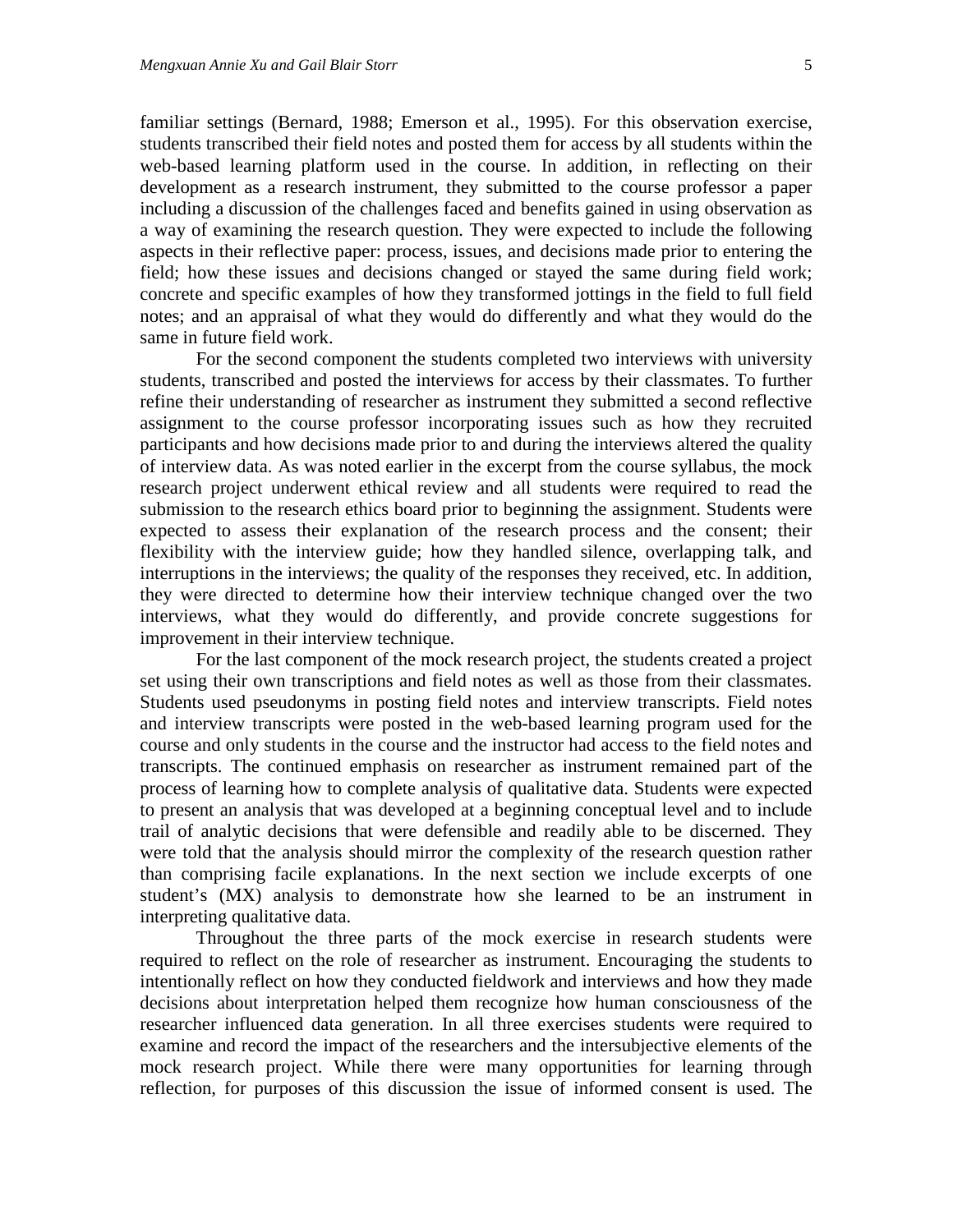format of the exercise required each student to post field notes and transcripts for access by all students in the class. Students were required to post one set of field notes before conducting the second observation and to post interview transcripts in an identical manner. The opportunity to see the varying level of detail different students wrote in their field notes provided students with the prospect of being able to reflect on what they chose to observe, whether they were using impressionistic and opinionated language in field notes, and how concrete details "show rather than tell about people's behavior" (Emerson et al., 1995, p. 53). Reflection on these issues then helped them to examine their beliefs and values surrounding the ethics of observation in public settings. Despite knowing that the mock research project had received ethical approval, some students were very uncomfortable with the requirement to conduct observations. This discomfort led them to ponder the dilemma of whether it was deceitful to conduct observation research in public settings. They began to more deeply reflect on issues such as the impossibility and advisability of obtaining consent in public settings, the presumption of no harm coming to those people being observed and the expectation of privacy in public settings (Lofland et al., 2006). The requirement to reflect on both the observation experience and interview experience further deepened students' understanding of informed consent in qualitative research. Some of the students included the discussion of consent in their interview transcripts and others did not. Some followed the exact phrasing of the research question when obtaining consent and others explained the purpose in more colloquial terms. The exposure to differing approaches helped students to learn that flexibility in data collection qualitative research is also accompanied by flexible treatment of summary protocol forms required by research ethics boards (van den Hoonard, 2002). The requirement for students to keep a trail of analytic decisions made when they developed the interpretation helped them to address the issue of ethics of representation of qualitative research. For example, many students were concerned about bias. They learned that in qualitative research the role of the researcher is not simply to collect data from a representative sample and provide a voice for the participants, but also to interrogate the data and provide informed commentary (Morse, 1998, 2003b). They reflected on the relationship of high quality research and ethics. They considered it ethically responsible to present the interpretation in ways that would promote understanding the complex social world to students of university in profoundly different ways (Hutchinson, 1999) than occurs in quantitative research. The focus of this paper is on how the student developed the interpretation rather than on the data collection phase of the mock research project. Therefore, in the next section we include excerpts of one student's (MX) analysis to demonstrate how she learned to be an instrument in interpreting qualitative data.

## **Developing an Interpretation**

As a master's educated economist, I (MX) have been taught to use advanced methods in statistical analysis, mathematics, and computer programming to analyze data. Throughout the course I read that qualitative data is an "extremely complex, detailed, and subjective" (Bereska, 2003, p. 61), analysis of qualitative data is making sense out of the "chaos and confusion" (Patton, 2002, p. 432), and that the data must be reduced and managed before theoretical conclusions emerge (Marshall, 2002). However, I had no concept of the complexity of the process of qualitative data analysis until completing this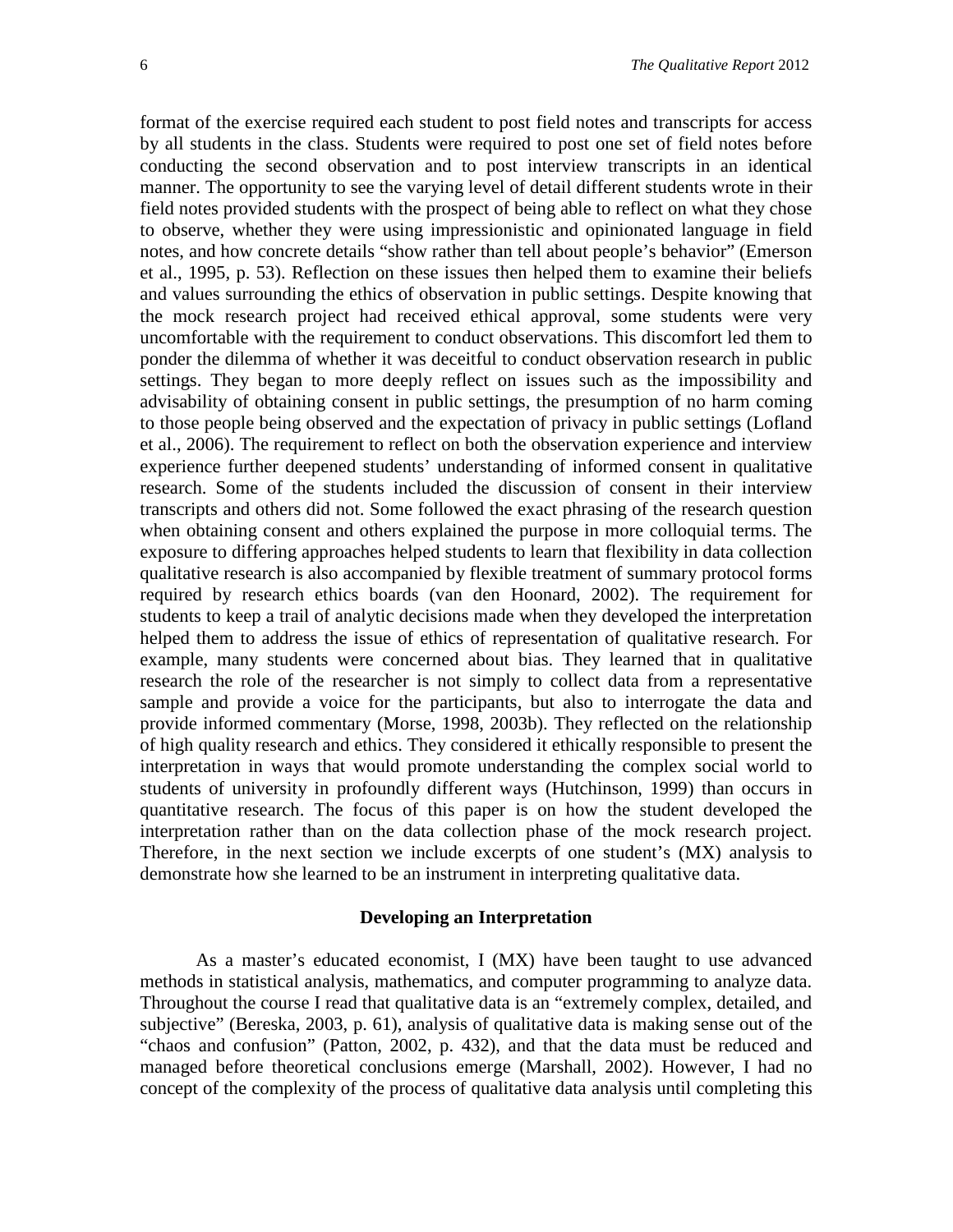assignment. I learned that it involves "identifying, coding, categorizing, classifying, and labeling the primary patterns in the data" to "determine what is significant" (Patton, 2002, p. 463). I will explain how in coding, labeling, and categorizing the data I was refining myself as a research instrument while simultaneously developing my interpretation.

# **How were the data coded?**

As was noted previously, in the excerpt from the course syllabus, the mock research project was developed from a descriptive qualitative research approach. Sandelowski (2000) describes "qualitative description as a method that researchers can claim unashamedly without resorting to methodological acrobatics" (p. 335). In qualitative descriptive research the researcher is not required to develop a highly abstract rendering of the data but is required to produce a "complete and valued end-product" (Sandelowski, 2000, p. 335). The first step of developing my end-product was to develop a manageable coding scheme. Before beginning my analysis, I first had to figure out what to do when coding data (Marshall, 2002). For this project I decided to use a traditional method–doing it manually without the assistance of specific qualitative analysis software. Using a manual coding process can "highlight the thinking and mechanics involved" (Patton, 2002, p. 463). Below I describe step-by-step how my codes were developed.

**Initial identification of codes.** The data for this mock research project consisted of 31 pages of field notes and 59 pages of interview transcripts generated by my classmates. To initiate the coding process, I employed Bereska's (2003) suggestion of first reflecting on the purpose of the research. Since the purpose of the research was to find out how full-time university students promote and preserve their health, I first started my coding process by conceptualizing "health" especially health for full-time university students. Prior to beginning the analysis I augmented my personal and experiential knowledge of health by reviewing the 12 key determinants of health defined by Public Health Agency of Canada (nd). Being new to health research as well as qualitative analysis, a literature review on what constitutes health provides me with an integrated understanding of the scope of the research project. However, it i-s worth noting that the pre-research process may give pre-conceptions about what to find and therefore import borrowed theories into one's research. According to grounded theory, codes should only emerge from the data, not the extant theory. It ensures researchers remain open to original concepts and therefore helps them develop theoretical sensitivity (Glaser & Holton, 2004).

After refreshing my understanding of what determines health, I read the 10 field notes and 10 interview transcripts posted by my classmates. As I carefully examining the field notes and transcripts, each time I noted something related to health and determinants of health I made a note in the margin. In this note, I used a word or a phrase to alert me to the context of the situation. The word or phrase that I placed in the margin became my initial code. After I identified a code word I then added more detail in a bracket to describe what the event was, why it happened, how it impacted the individual's health, etc.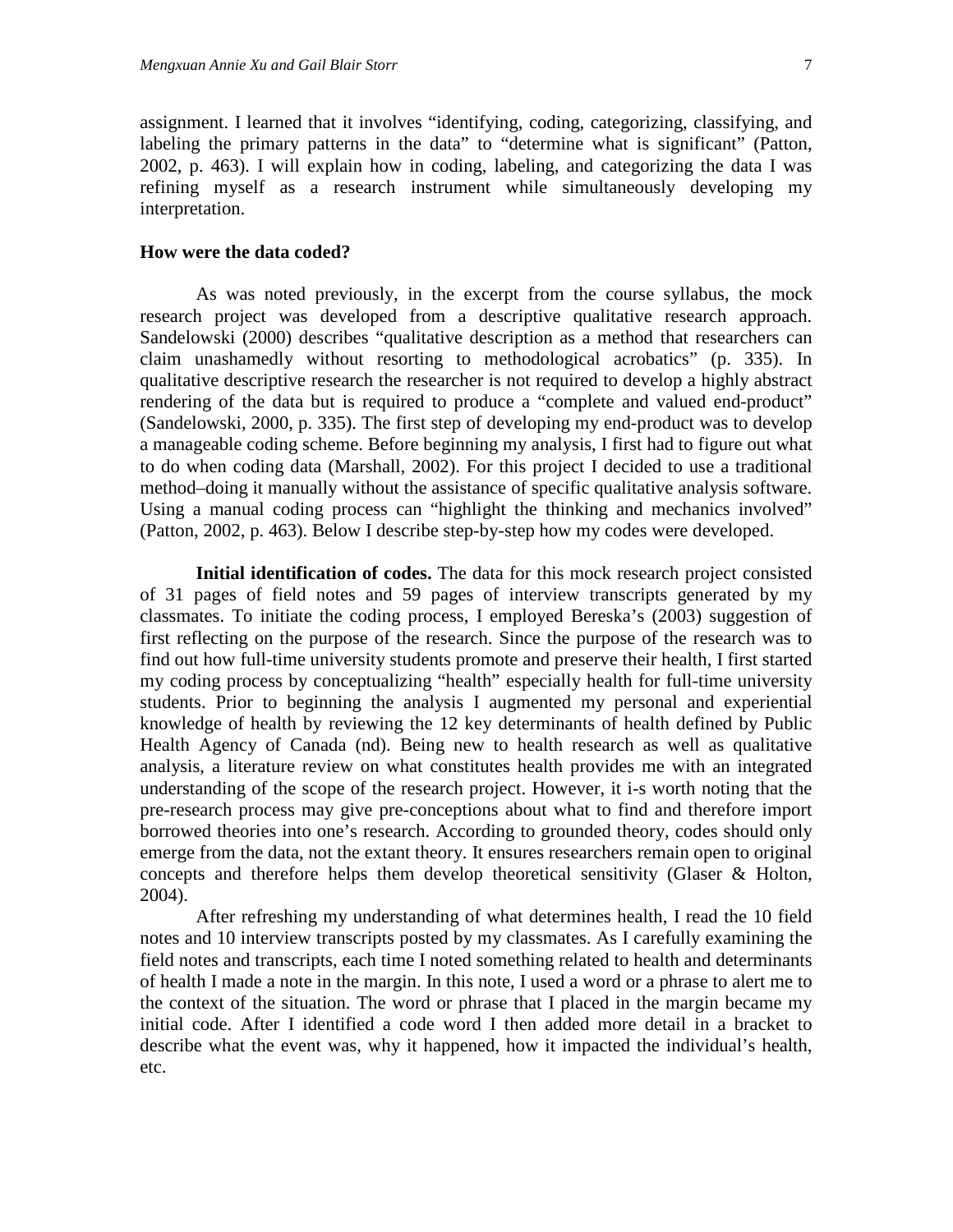Excerpt from Student C's Interview Number 2, p. 3 Interviewer: … What do you think really enhances your health in terms of eating?

Respondent: I think… I really like vegetables. And I think that it is important to eat vegetables. But I think its....I try to have a balanced diet. You know, like I'm not a picky eater so I try to eat everything. And I do eat the gross fatty foods sometimes but I try to stay away from that. But I try to incorporate every day you know a variety of fruits and vegetables, and, you know, just a variety of food.

Interviewer: And what sort of things helps you get that variety? How do you manage to get that variety?

Respondent: Well, you know, I have to lend that to my mother because she is the grocery shopper so she gets the good food and everything. And I just pick from it, and I'm like okay, I need this and this and this for lunch. And I always make sure I eat breakfast. I never go without eating breakfast.

On the margin of this data passage, I used "healthy diet" as my code. In a bracket following the code, I added the following description: "more fruit and vegetable; balanced; variety; importance of breakfast; depending on family support".

After reviewing the data from all five of my classmates following the process described above, I had a series of notes on the margin of each field note and interview transcript. I then reviewed all of the field notes and interview transcripts a second time while examining my initial set of codes and the brief description I had attached to each of them. During this second reading I made a new document where I organized my notes in a two-column table. In the first column, the particular codes and the more detailed description were listed; in the second column, the relevant quotations from the raw data were also included.

**Working back and forth.** A number of issues arose for me during the process of assigning codes to raw data. First of all, I found as Patton (2002) had warned that within the data there were always many passages illustrating "more than one theme or pattern" (p. 463). For example, the code "exercise" was usually related to time, stress, and access to facilities. The code "healthy diet" was often associated with time, money, family support, coping skills, or food choices at university facilities. I found that there were not many quotations that were specifically focused on one code and almost every code was somehow related to other quotations. The overlapping and entanglement among different codes increased the complexity of the coding process. It was difficult to illustrate how the codes were interrelated, and for a particular passage, which particular code should dominate the others. As an attempt to solve this overlapping issue I decided to add a third column to the table. In this column I tried to describe the potential relationships between the assigned code and the others, or to use a different wording that might have been more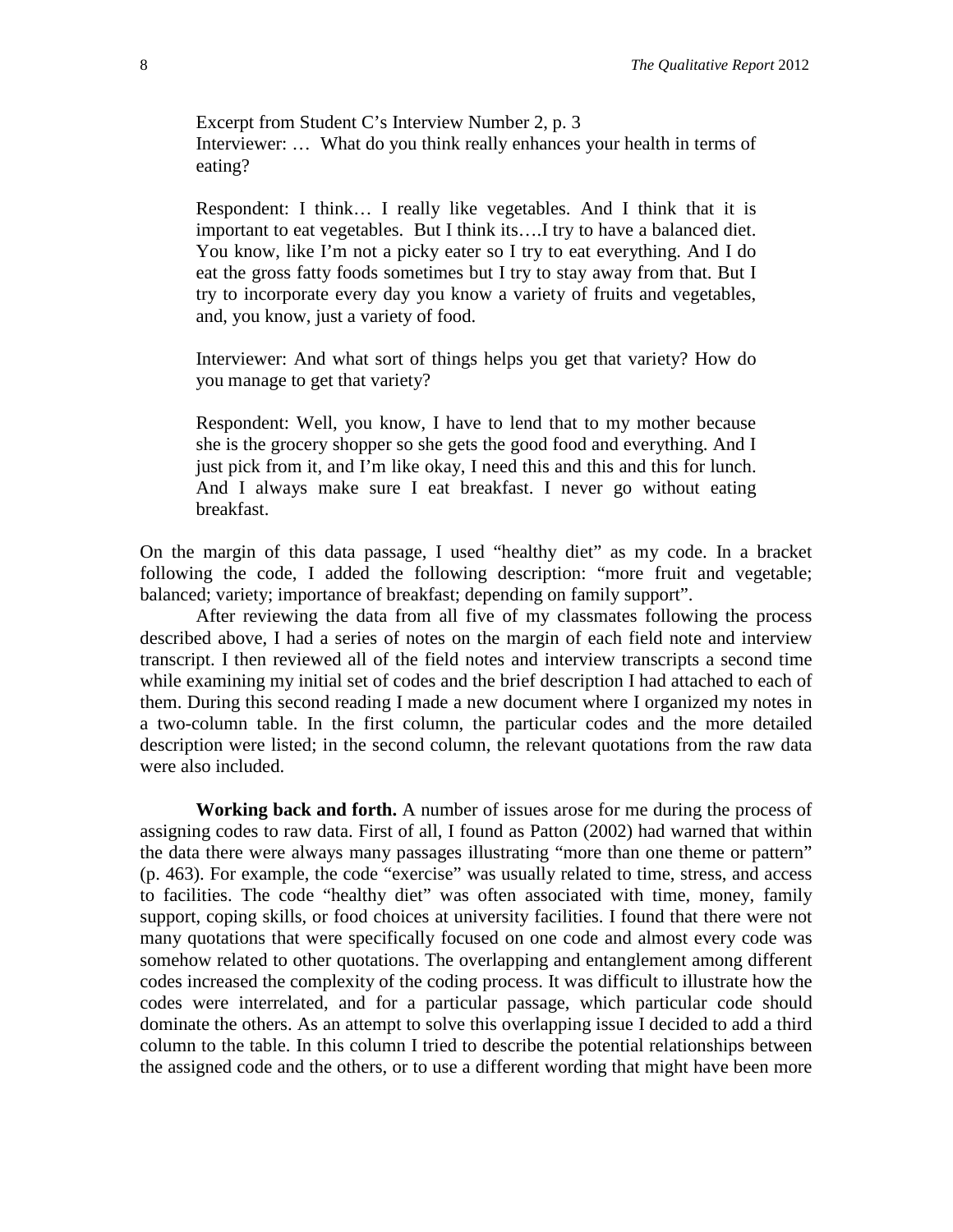descriptive and representative than the initial code. In the following table I demonstrate how I used the third column to help me to see connections between codes.

| <b>Assigned</b><br>code and<br>description | <b>Quotation</b>                                                                                                                                                                                                                                                                                                                                                                                                                                | <b>Connection with</b><br>other codes                                                       |
|--------------------------------------------|-------------------------------------------------------------------------------------------------------------------------------------------------------------------------------------------------------------------------------------------------------------------------------------------------------------------------------------------------------------------------------------------------------------------------------------------------|---------------------------------------------------------------------------------------------|
| <b>Addiction</b>                           | Fred: "I need a smoke."<br>Cathy: "You have to quit."<br>Fred: "I did, but then I started again last<br>month when my girlfriend thought she was<br>pregnant. I was smoking hardall the<br>time."<br>Cathy: "What!"<br>Fred: "Yeah, I told her to pee on the strip<br>again. Man, I don't want to go through that<br>again, it was a bad time."<br>Cathy: "You're serious?"<br>Fred: "Yeah, it sucked."<br>- Student E's Observation No. 2, p.4 | Coping skills;<br><b>Stress management;</b><br>Sexuality                                    |
| <b>Stress</b><br>management                | "Definitely being involved in a master's<br>program and doing school work outside of<br>paid work, it just makes it a little bit more<br>difficult sometimes to make it to the gym or<br>make healthy choices when I eat because<br>sometimes it just takes a little bit longer to<br>prepare healthy meals than it does to grab<br>something quick."<br>- Student B's Interview No. 2, p.1                                                     | Exercise;<br>Healthy diet;<br>Time management;<br>Coping skills;<br><b>Priority setting</b> |

*Table 1.* Early Attempt at Explicating Assignment and Connection of Codes to Data Excerpts

After adding the third column I now had an initial code and a set of secondary codes to consider in relation to the selected passages. This then allowed me to reconsider my coding as I continued to more thoroughly review the data. According to Patton (2002), the qualitative analyst must work back and forth between the data to deal with the challenge of convergence and divergence of codes or categories. When working back and forth through the data using the process described above I was able to more effectively rearrange some of my initial codes.

**Generation of new codes.** When something caught my attention for the first time, I created a new code for it and also reviewed the data to see if it had emerged elsewhere.

Excerpt from Student C's Interview Number 1, p. 9*.*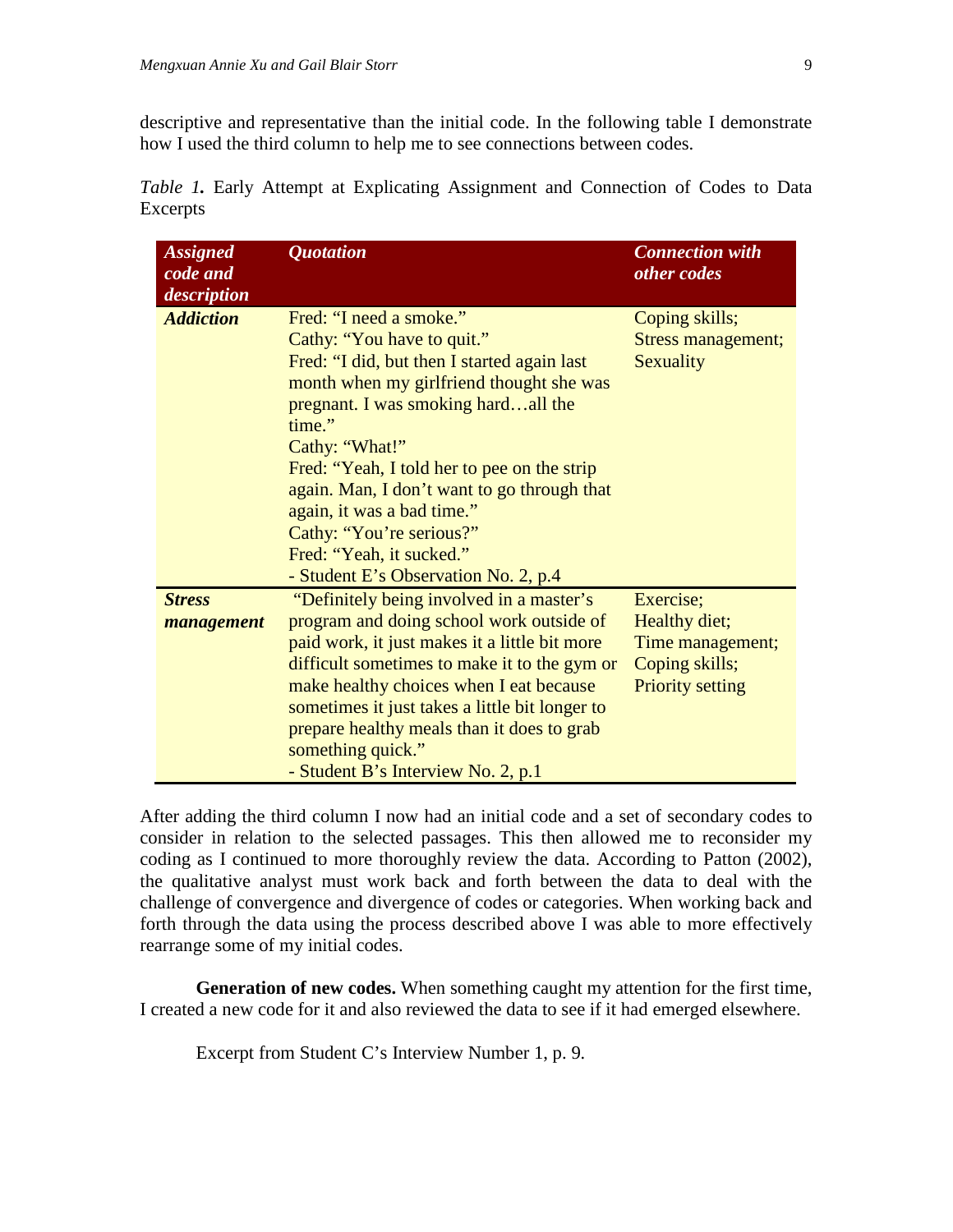Interviewer: Sometimes we have people in our lives who have influenced us. Has anyone influenced you in terms of the choices that you make about your health or your healthy activity?

Respondent: … Umm, my boyfriend has been a big part too just because he is very active and he's extremely athletic. And it's sort of motivating for me just to see what his life is like and how he is so active. And so …he has a really good balance in his life so it's been a...it's kind of motivational for me. And I don't want to… I kind of want to keep up with that just because I would like to have the same balance that he does. So I find that has been a big thing for me.

Initially I assigned the code "social support" to this passage. I also wrote the following description: "support from friends, motivation". After I introduced the third column I added a couple of secondary codes: "exercise" and "balance". When I went through the notes for another time, I noticed the word "motivational" and realized that the passage was more of an illustration about motivation rather than social support as there was no indication that the boyfriend was intentionally supporting the respondent. On the contrary it was the respondent who recognized the influence herself and tried to keep up. Therefore I decided to create a new code "motivation" to replace "social support" for this passage.

After creating the new code, I returned to both the raw data and my notes to look for information related to "motivation" in other places. I found additional passages and codes that also contained the message of "motivation". Depending on how strong the message was, I used "motivation" either as a secondary code (Table 2) or as a replacement for the original code (Table 3). By repetitively coming across the notion of motivation, I was convinced that "motivation" was a valid code.

**Dealing with convergence.** According to Patton (2002), qualitative researchers must deal with the challenge of convergence of data or reveal patterns that can fit things together. When I came across a number of codes that could be linked together, I grouped them to generate a new code that summarized the pattern. For example, for one passage my initial set of codes included "living conditions", "facilities in public places", and "family atmosphere". These codes contained one pattern – the environment. Therefore, I decided to group them together and create a new code – "environment", which comprised both physical and social environment. Instead of being a separate code, each of the "living conditions", "facilities in public places", and "family atmosphere" became a thread under "environment". As none of these original codes was frequently encountered, grouping them together also helped to add clarity.

**Dealing with divergence.** Checking for divergence is the mirror analytical strategy of dealing with convergence (Patton, 2002). Without a certain degree of distinction between different notions, it is possible to lose useful information. For example, during my first coding process I identified "social support" as a code. The descriptions following this code demonstrated the richness of the information. There were different types of social support, such as support from family, support from friends, as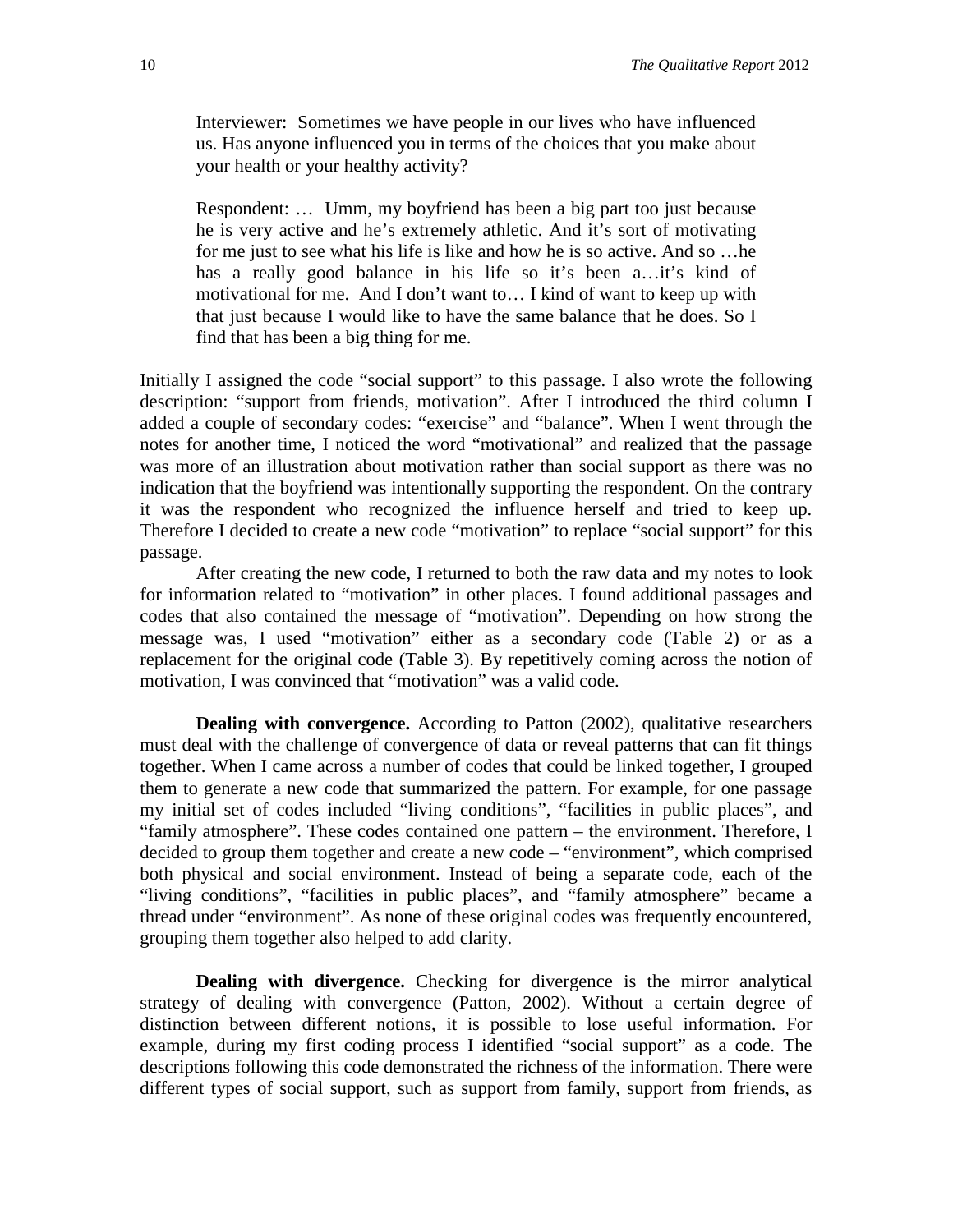well as support from university professors and administrators. Respondents had different understandings and expectations about support from different sources; these supports also had different impacts on the respondents' health practice. Frequency is another factor that should be considered when dealing with divergence. As I worked back and forth reading the data, social support appeared to be one of the most frequent patterns, especially in the interviews. I recognized that the use of an overall code of "social support" did not capture the complexity of the participant's experience. Therefore, considering both the richness and frequency of the information, I decided to split the initial code "social support" into three individual codes: "family support", "peer support", and "university administration support".

| <b>Assigned code</b><br>and<br>description                     | <i><b>Ouotation</b></i>                                                                                                                                                                                                                                                                                                                                        | <b>Connection with</b><br>other codes |
|----------------------------------------------------------------|----------------------------------------------------------------------------------------------------------------------------------------------------------------------------------------------------------------------------------------------------------------------------------------------------------------------------------------------------------------|---------------------------------------|
| Social support -<br>support from<br>family,<br>encouragement   | M: So, I think that, you know, honestly for<br>me I couldn't do it as well without them,<br>for sure. Because if there is no one there<br>kinda telling you that they're proud of you,<br>or um, giving you that pat on the back for a<br>good mark, thento me there's not kind of<br>a whole lot of motivation to do it.<br>- Student E's Interview No.1, p.2 | Emotional support;<br>(Motivation)    |
| <b>Physical</b><br>$activity - go$<br>for a run with<br>friend | R: Yes, we usually will run togetherBut<br>usually we would go together just because<br>it adds more motivation to know that you<br>have someone there who is also doing the<br>same thing as you, and you are not just<br>there like trying to keep going by yourself.<br>- Student C's Interview No. 1, p.13                                                 | Socialization;<br>(Motivation)        |

*Table 2.* Refining Explication of Assignment and Connection of Codes to Data Excerpts

*Table 3.* Process of Replacement of Initial Codes

| <b>Assigned</b><br>code and<br>description | <i><b>Quotation</b></i>                     | <b>Connection with</b><br>other codes |
|--------------------------------------------|---------------------------------------------|---------------------------------------|
| <b>Environment</b>                         | A: So you still go to school every day even | Motivation                            |
| - working                                  | if you don't have to?                       |                                       |
| environment,                               | B: Yeah. That's because I work better at    |                                       |
| go to school                               | school. The efficiency of my work is really |                                       |
| for better                                 | really low at home (Laughs).                |                                       |
| efficiency                                 | - Student A's Interview No. 2, p.4          |                                       |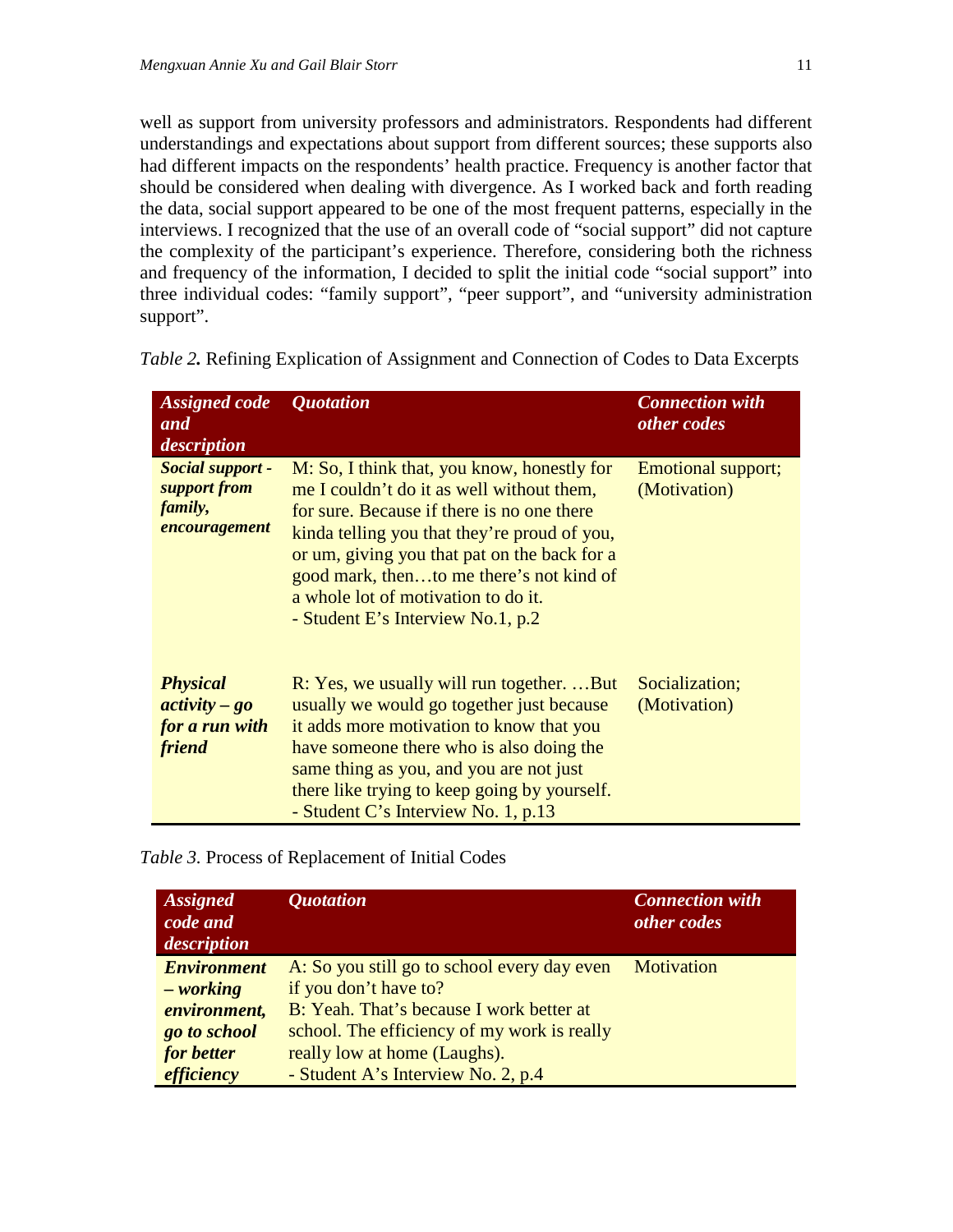**How were codes categorized?** After continuously moving back and forth between the notes I rearranged some of my original codes and generated a final list of 15 codes. These codes can be divided into two broad categories – personal factors influencing health or "health behavior", such as physical activity and healthy diet; and external factors or "health context" such as support and environment. By further examining the "health behavior" factors, I noticed that a considerable portion of the data were about the students' comprehension of health, their recognition of the importance of health, and their intention to maintain and promote health; the rest was more focused on their everyday health practice. It is worth noting that the former did not necessarily lead to the latter. Some students appeared to have perfect knowledge about why and how to maintain a healthy lifestyle but did not seem to have applied it to their everyday practice. Considering the distinction, I decided to further divide "health behavior" into "health intention" and "health practice". As a result, I created three main categories: "health intention", "health practice", and "health context". I then assigned all 15 codes to these categories. There were no codes left out and no new categories needed to be generated.

## **How were themes generated?**

Following the above coding and categorizing activities, the data were organized into a more manageable volume and structure to allow for generation of themes. Although the health behaviors of university students depended on their individual characteristics such as age, gender, financial status, social relationships, self beliefs, personal health conditions, etc., I could identify some common features or themes. The process of identifying themes helped me to further conceptualize the underlying patterns in the data. By revisiting both the raw data and the analytical notes, I identified three themes from the initial codes - "time", "coping skills", and "social support" (see Figure 1). In this section, I will briefly describe how I derived these themes.

**Time.** Time management has been recognized as being related to students' health status, especially mental health status (Maville, Kranz, & Tucker, 2004; Pau, Croucher, Sohanpal, Muirhead, & Seymour, 2004). In this mock research project I identified "time" as one of the initial codes. However, during the refinement of the coding scheme, time appeared to be more significant than the other codes. Not only did its persistent occurrence confirm its importance, the concept of time was also saturated in many other codes such as priority setting, attitude change, physical activity, healthy diet, university administration, etc. To eliminate the potential of overlap between codes, I decided to upgrade "time" from a code to a theme.

**Coping skills.** Another theme extracted from the original codes was personal coping skills. Skills in personal coping are one of the determinants of health defined by the Public Health Agency of Canada. It refers to actions "by which individuals can prevent diseases and promote self-care, cope with challenges, and develop self-reliance, solve problems and make choices that enhance health" (Public Health Agency of Canada, nd). The data from the 10 observations and 10 interviews revealed that university students require a range of coping skills in order to juggle school with other aspects of their lives. Personal coping skills were closely related to most of the other codes,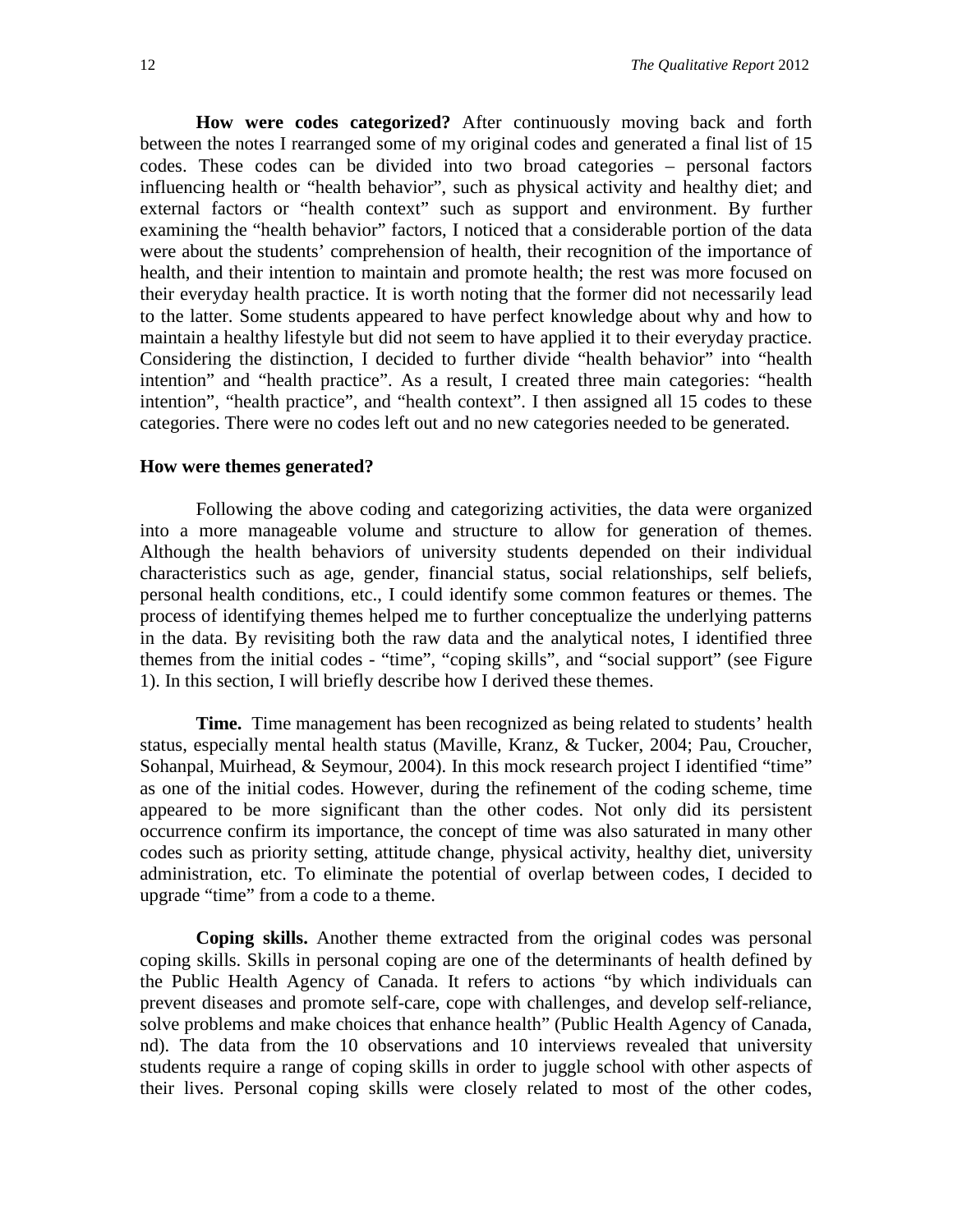especially those in the health practice category. In particular, university students require certain coping skills in order to maintain a reasonable activity level, to prepare healthy meals, to manage stress, and to take part in social activities. As personal coping skills involve using internal resources to handle external influences, it allowed me to extract an even broader range of information–factors influencing health both internally and externally.

**Social support.** As discussed previously, social support is another dominant theme that can be derived from the data. There is evidence linking social support with health (Janevic et al., 2004; VonDras & Madey, 2004). According to the data in the current study, social support included support from family, friends/peers, and universities. Family support was usually related to food provision, financial support, and emotional support; peer support was generally in the form of providing companionship and motivation; support from universities was usually offered through administration. Although each type of social support influenced students' health differently, social support was a common component reflected in almost all interview transcripts and a majority of observation field notes.

*Figure 1.* Factors affecting students' health



# **Utility of the Analytic Process**

University students are presented with a unique set of challenges and stressors as they transition from adolescent to adult. In addition to the issues facing most adults such as finances, relationships, etc., university students face other challenges such as social environmental change, attitude adjustment, school performance, career development, etc.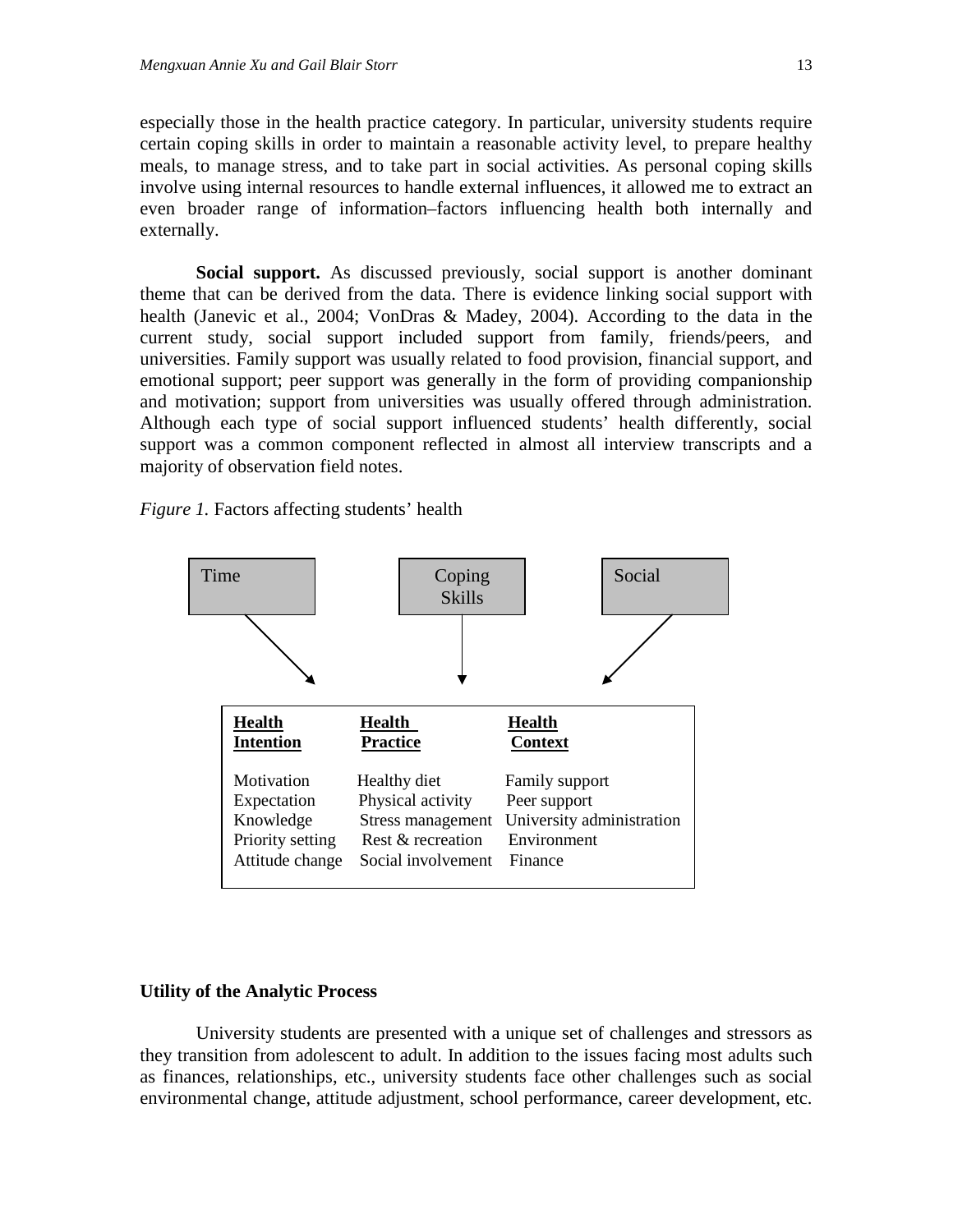How university students maintain a healthy lifestyle while juggling school with other aspects of their lives will have a significant influence on their educational performance and their future development. While the factors affecting university students' health may at first seem self-evident, Morse (2009) reminds us that "interpretative analysis is … making the trivial profound and the obvious significant" (p. 579). Developing the analysis of the data collected during the mock research project in the way that has been described provides a focus for intentionally thinking about development of health policy in universities.

## **Lessons Learned**

Wolcott (2002) suggests that "qualitative researchers should reveal and revel in complexity" (p. 129). At the same time it is important for qualitative researchers to remember that at times they may be writing for an audience more used to statistical analyses (Belgrave, Zablotsky, & Guadagno, 2002). In quantitative research the conventions of analysis are systematic, highly structured, and empirical in nature. That the same situation does not exist in qualitative data analysis can be somewhat disconcerting for the neophyte qualitative researcher who wants not only a recipe for analysis but also a clear understanding of what constitutes evidence. Human beings are not capable of an omniscient point of view; interpretations and conceptions imposed on external reality can be challenged or resisted; thus Murphy and Dingwall (2003) argue for use of subtle realist ontology in health policy research. Subtle realist ontology underpinned this mock research project and students learned that a constructionist epistemology requiring them to be partners with research participants (Crotty, 1998) was consistent with the ontological foundation of the mock research project. Students learned through phases of data collection and analysis that they became active partners with the research participants in co-creating the meaning of university students' health promoting and preserving practices.

Becoming partners in creation of knowledge means that qualitative researchers must become and develop as research instruments. In doing so, students struggled more with the requirements of the observation component as compared to the interview component. Data collected through skilled observation can provide rich research data which can complement data collected through interviews. Sandelowski (2002) noted that qualitative research may not be as full-bodied as possible without including observation. In learning to collect data through observation, the students' commitment to the role of researcher as instrument is enhanced when they recognize that observation is not simply voyeuristic but serves a purpose. The discretion of what to observe is in the hands of the observer and thus students learn firsthand how to deal with issues such as ethics of covert observation in public spaces, insider/outsider status, participant/non-participant observation, potential sources of bias, etc. There is extensive literature on the role the researcher plays in designing and conducting qualitative research (Chavez, 2008; Cooper, Lewis, & Urquhart, 2004; Dwyer & Buckle, 2009; Patton, 2002). Students learn from their own experience that the involvement of the observer in the setting is the "first and most fundamental distinction that differentiates observational strategies" (Patton, 2002, p. 265). They learn to balance between "understanding the setting as an insider" and "describing it to and for outsiders" (Patton, 2002, p. 268). They question the extent to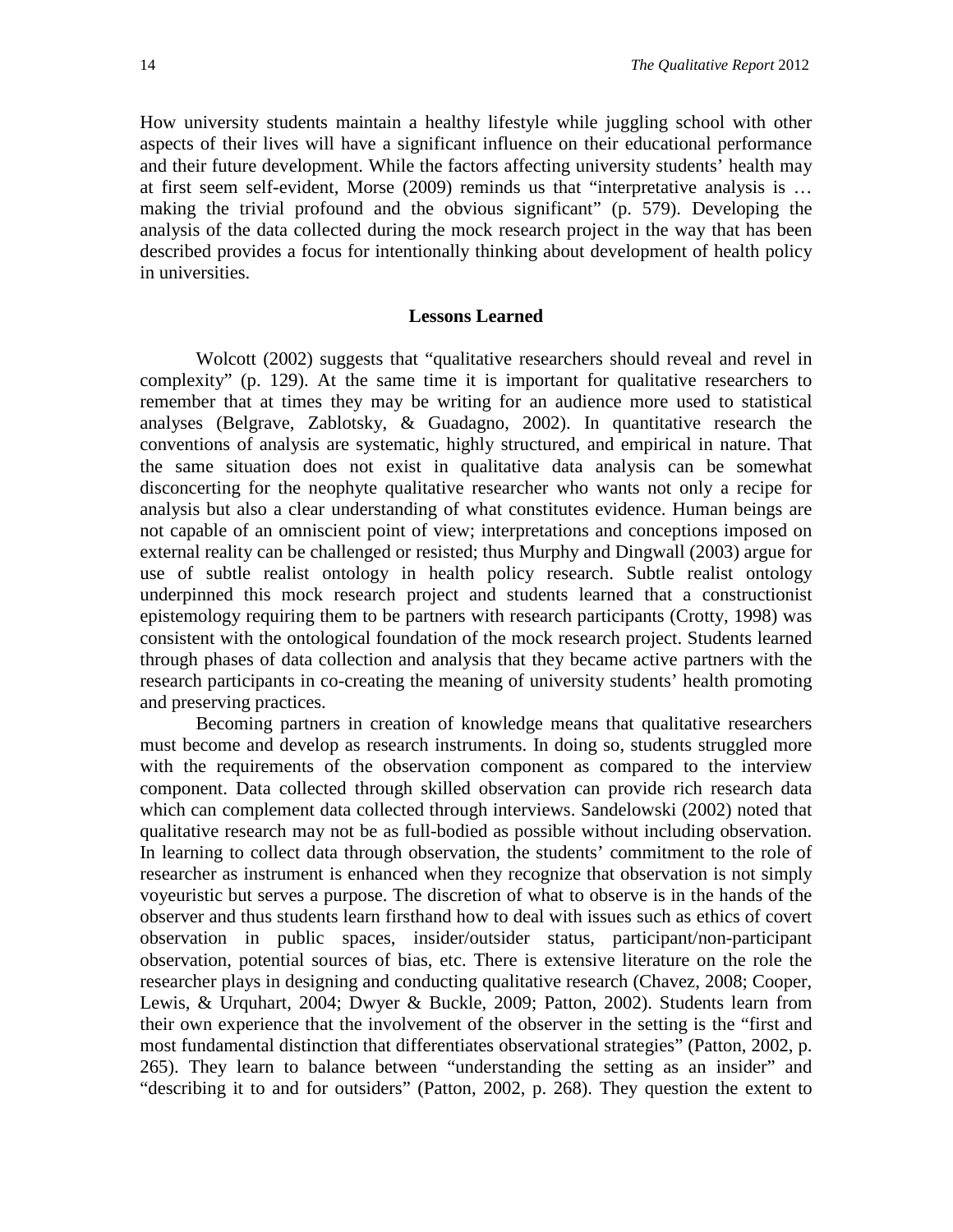which their personal experience and presumptions had influenced the findings of their observations. This process inspires further critical thinking and increases their understanding of qualitative research as a process of self-reflection. In being exposed to field notes from five different classmates, students gain a deep appreciation for differences in what the observers focus their attention on and how they describe what is taking place. Thus, they learn to recognize and attempt to overcome their own preconceived ideas about observation as data collection and the purpose of the research.

The interview is a widely used method of generating data in qualitative research (Burns, 2003; Hermanowicz, 2002; Lofland et al., 2006; Nunkoosing, 2005; Roulston, deMarrais & Lewis, 2003; Rubin & Rubin, 2005). Indeed, Silverman (2000) suggests that the "choice of the open-ended interview as the gold standard of qualitative research is pretty widespread" (p. 291). While students enter the advanced qualitative research course with a basic understanding of the role of interviews in data collection, the mock research exercise affirms for them that interviews are not simple conversations. Instead, the interviewer must develop the art of hearing data (Rubin & Rubin, 2005) and develop "the use of self in relationship building … to communicate with people to create stories" (Nunkoosing, 2005, p. 698). When students are exposed to interview transcripts completed by others on the same topic they learn, at an experiential rather than theoretical level, that quality of data is dependent on the ability of the interviewer to attend to the flow of conversations by using effective interviewing skills such as probes, silence, and follow-up questions.

Finally, at the analysis stage of the mock research assignment, students develop confidence in their ability to bring together the nearly 100 pages of observation and interview research data in a rigorous way to generate a nuanced and thorough interpretation. They learn that creating an audit trail of their analytic decisions contributes to verisimilitude of the interpretation (Holliday, 2002). In the final class where all students present their interpretations, they learn that the depth and complexity of the interpretation is determined by the effectiveness of the researcher as instrument.

#### **Conclusion**

Neophyte qualitative health researchers must learn how to effectively develop themselves to a research instrument capable of collecting rich data and developing a nuanced and complete interpretation congruent with the philosophical underpinnings of the research and reflective of the complexity of health. Yet, researchers do not possess the innate attributes for high quality data collection and analysis. A course designed to assist a group of students to focus on the process of learning about qualitative research rather than on individual substantive research interests is one way to actively assist students to meaningfully learn about the significance of researcher as instrument prior to embarking on real world research.

#### **References**

Atlantic Regional Training Centre (ARTC). (nd). *The Program*. Retrieved from <http://www.artc-hsr.ca/The-Program.aspx>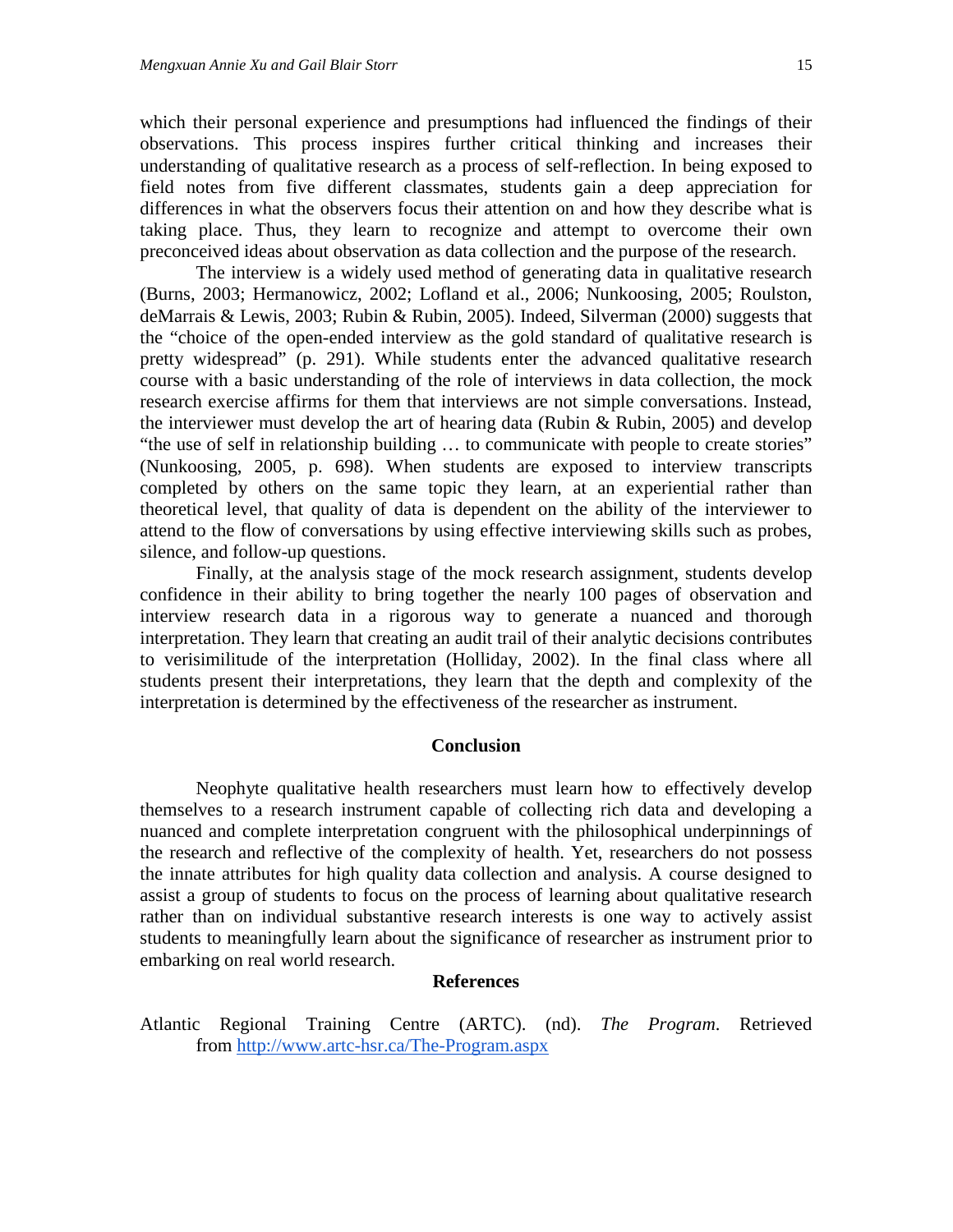- Belgrave, L., Zablotsky, D., & Guadagno, M. (2002). How do we talk to each other? Writing qualitative research for quantitative readers. *Qualitative Health Research, 12*(10), 1427-1439. DOI: 10.1177/1049732302238753
- Bereska, T. (2003). How will I know a code when I see it? *Qualitative Research Journal*, *3*(2), 60-74.
- Bernard, H. R. (1988). *Research methods in cultural anthropology*. Newbury Park, CA: Sage .
- Burns, M. (2003). Interviewing: Embodied communication. *Feminism & Psychology, 13*(2), 229-236. doi*:*10.1177/0959353503013002006
- Chavez, C. (2008). Conceptualizing from the inside: Advantages, complications, and demands on insider positionality. *The Qualitative Report, 13*(3), 474-494. Retrieved from<http://www.nova.edu/ssss/QR/QR13-3/chavez.pdf>
- Chawla, D. (2006). Subjectivity and the "native" ethnographer: Researcher eligibility in an ethnographic study of urban Indian women in Hindu arranged marriages. *International Journal of Qualitative Methodology, 5*(4), Article 2*.* Retrieved from http:www.ualberta.ca/~iiqm/backissues/5\_4/pdf/chawla.pdf
- Crotty, M. (1998). *The foundations of social research: Meaning and perspective in the research process*. Thousand Oaks: Sage.
- Cooper, J., Lewis, R., & Urquhart, C. (2004). Using participant or non-participant observation to explain information behaviour*. Information Research*, *9*(4). Retrieved from http://informationr.net/ir/9-4/infres94.html
- Dwyer, S., & Buckle, J. (2009). The space between: On being an insider-outsider in qualitative research. *International Journal of Qualitative Methods, 8*(1), 54-63.
- Emerson, R., Fretz, R., & Shaw, L. (1995). *Writing ethnographic fieldnotes.* Chicago, IL: University of Chicago Press.
- Fontana, A., & Prokos, A. (2007). *The interview: From formal to postmodern.* Walnut Creek, CA: Left Coast Press.
- Glaser, B. G., & Holton, J. (2004). Remodeling grounded theory. *Forum: Qualitative Social Research*, *5*(2), Article 4. Retrieved from [http://nbn](http://nbn-resolving.de/urn:nbn:de:0114-fqs040245)[resolving.de/urn:nbn:de:0114-fqs040245](http://nbn-resolving.de/urn:nbn:de:0114-fqs040245)
- Hermanowicz, J. (2002). The great interview: 25 strategies for studying people in bed. *Qualitative Sociology, 25*(4), 479-499.
- Holliday, A. (2002). *Doing and writing qualitative research*. Thousand Oaks, CA: Sage.
- Holmes, D., Murray, S., Perron, A., & Rail, G. (2006). Deconstructing the evidencebased discourse in health sciences: Truth, power and fascism. *International Journal of Evidence Based Health, 4,* 180-186. doi:10.1111/j1479- 6988.2006.00041.x
- Hutchinson, S. (1999). The development of qualitative health research: Taking stock. *Qualitative Health Research, 11*, 505-521.
- Janevic, M., Janz, N., Dodge, J., Wang, Y., Lin, X., & Clark, N. (2004). Longitudinal effects of social support on the health and functioning of older women with heart disease. *The International Journal of Aging and Human Development*, *59*(2), 153- 175.
- Jensen, U. (2007). The struggle for clinical authority: Shifting ontologies and the politics of evidence. *BioSocieties, 2,* 101-114. DOI:10.1017/S17485520700508X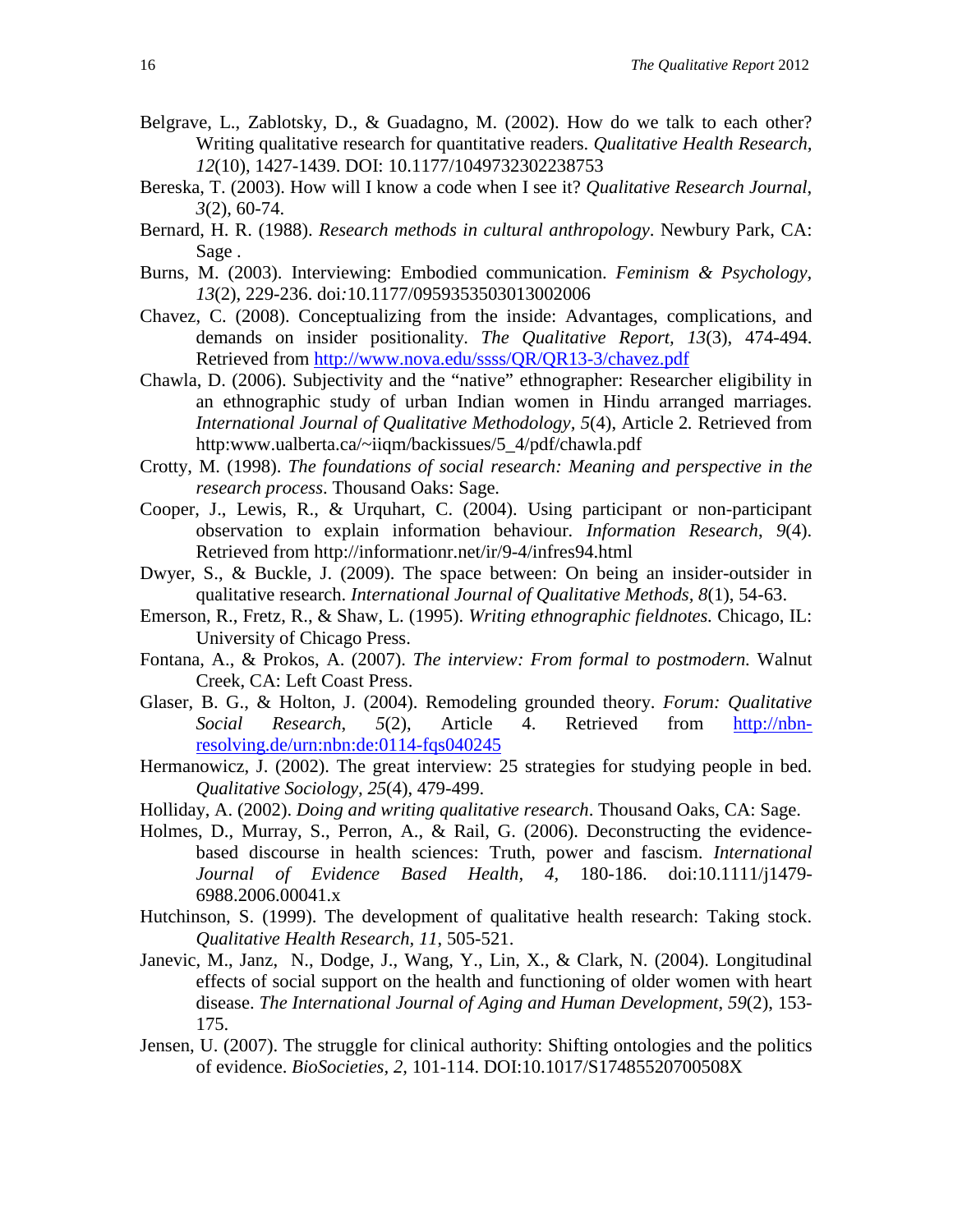- Lofland, J., Snow, D., Anderson, L., & Lofland, L. (2006). *Analyzing social settings: A guide to qualitative observation and analysis* (4<sup>th</sup> ed.). Boston, MA: Wadsworth.
- Marshall, H. (2002). What do we do when we code data? *Qualitative Research Journal*. *2*(1), 56-70.
- Maville, J., Kranz, P., & Tucker, B. (2004). Perceived stress reported by nurse practitioner students. *Journal of the American Academy of Nurse Practitioners*, *16*(6), 257-262. doi: 10.1111/j.1745-7599.2004.tb00448
- Morse, J. (1998). What's wrong with random selection? *Qualitative Health Research, 8*, 733-735. doi: 10.1177/104973239800800601
- Morse, J. (2003a). Perspectives of the observer and observed. *Qualitative Health Research, 13*(2), 155-157. doi: 10.1177/1049732302234595
- Morse, J. (2003b). Biasphobia. *Qualitative Health Research, 13*(7), 891-892. doi: 10.1177/1049732303253522
- Morse, J. (2009). Going beyond your data, and other dilemmas of interpretation. *Qualitative Health Research, 19*(5), 579. DOI: 10.1177/1049732308330603
- Murphy, E., & Dingwall, R. (2003). *Qualitative methods and health policy research*. New York, NY: Walter de Gruyter.
- Mykhalovskiy, E., Armstrong, P., Armstrong, H., Bourgeault, I., Choiniere, J., Lexchin, J., Peters, S., & White, J. (2008). Qualitative research and the politics of knowledge in an age of evidence: Developing a research-based practice of immanent critique. *Social Science and Medicine, 67,* 195-203. dpo:10.1016/j.soxscimed.2008.03.002
- Nunkoosing, K. (2005). The problems with interviews. *Qualitative Health Research, 15*(5), 698-706. DOI: 10.1177/1049732304273903
- Patton, M. (2002). *Qualitative research & evaluation methods.* Thousand Oaks, CA: Sage.
- Pau, A., Croucher, R., Sohanpal, R., Muirhead, V., & Seymour, K. (2004). Emotional intelligence and stress coping in dental undergraduates--A qualitative study. *Brazilian Dental Journal*, *97*(4), 205-209. doi:10.1038/sj.bdj.4811573
- Public Health Agency of Canada. (nd). Population health approach Key determinants of health. Retrieved from http://www.phac-aspc.gc.ca/ph-sp/determinants/indexeng.php#determinants
- Raphael, D. (2000). The question of evidence in health promotion. *Health Promotion International, 15*(4), 355-367. doi:10.1093/heapro/15.4.355
- Rankin, J. (2003). 'Patient-satisfaction': Knowledge for ruling hospital reform: An institutional inquiry. *Nursing Inquiry*, *10*, 57-66. doi: 10.1046/j.1440- 1800.2003.00156.x
- Roulston, K., deMarrais, K., & Lewis, J. (2003). Learning to interview in the social sciences. *Qualitative Inquiry, 9*(4), 643-668. DOI: 10.1177/1077800403252736
- Rubin, H., & Rubin, I. (2005). *Qualitative interviewing: The art of hearing data.* Thousand Oaks, CA: Sage.
- Sandelowski, M. (2000). Whatever happened to qualitative description? *Research in Nursing & Health, 23*, 334-340. doi: 10.1002/1098- 240X(200008)23:4<334::AID-NUR9>3.0.CO;2-G